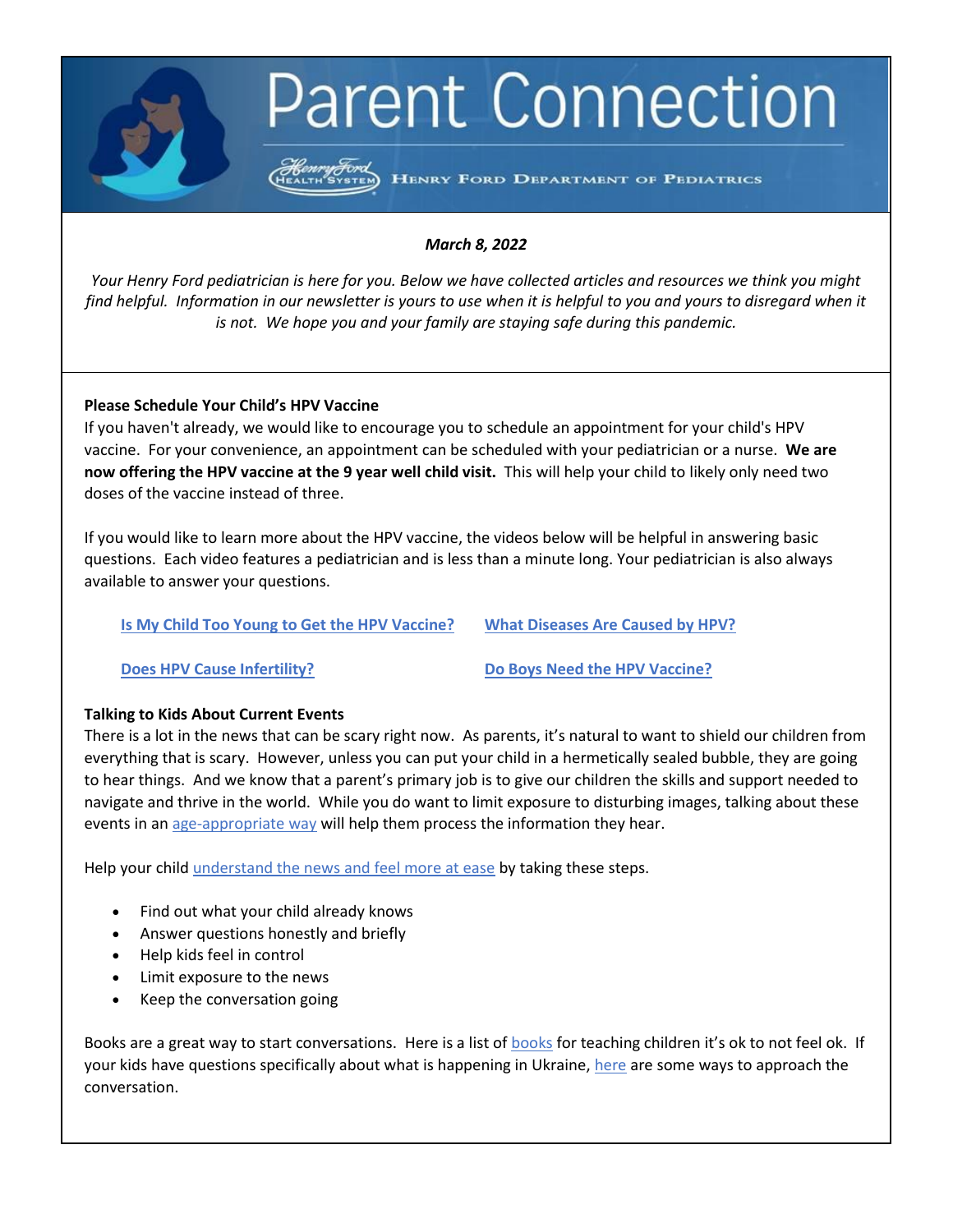

Anything that's human is mentionable, and anything that is mentionable can be more manageable. When we can talk about our feelings, they become less overwhelming, less upsetting, and less scary. The people we trust with that important talk can help us know that we are not alone.

Fred Rogers -

AZ QUOTES

# **March is National Reading Month**

March is named as National Reading Month in honor of the birthday of Dr. Seuss. The point of National Reading Month is to encourage Americans of all ages to read every day. [Reading Is Fundamental](https://www.rif.org/millionbookmarch) allows your child to track all the books they read to help reach the national goal of one million books in March. If your child doesn't yet have a love of reading[, these tips](https://theliteracyladies.net/march-is-reading-month/) can help kickstart reading interest. National Reading Month is also a great time to introduce or expand your child's knowledge of diverse authors and books.



# **St. Patrick's Day Crafts**

Crafts can be a great way to keep kids entertained. St. Patrick's Day is right around the corner and a great time to create a homemade decoration. Crafts don't always have to be difficult or require a lot of materials. These [easy St. Patrick's Day crafts](https://www.craftymorning.com/easy-st-patricks-day-crafts-kids/) could be a great place to start. The dollar store can also be a discount place to get craft supplies or DIY decorations. Thes[e dollar store crafts](https://www.prudentpennypincher.com/dollar-store-st-patricks-day-crafts/) can be fun for any age. A family craft night could also be a fun way to stay entertained while the weather is still cold. These crafts have options for various ages.

# **Common Childhood Skin Issues**

Basic skin care is important for everyone[, including children.](https://www.akronchildrens.org/kidshealth/en/kids/skin-care.html) African-American and bi-racial children may have skin that i[s more sensitive](https://www.babycenter.com/baby/bathing-body-care/african-american-babies-skin-care_10330459) and extra care is needed. There are als[o several skin conditions](https://www.webmd.com/children/ss/slideshow-common-childhood-skin-problems) that can affect children. These conditions can look different on [children with darker skin,](https://www.contemporarypediatrics.com/view/common-pediatric-disorders-skin-color) which has bee[n historically absent](https://www.npr.org/2021/03/31/983051020/meet-the-dermatologists-advancing-better-care-for-skin-of-color) in medical literature.